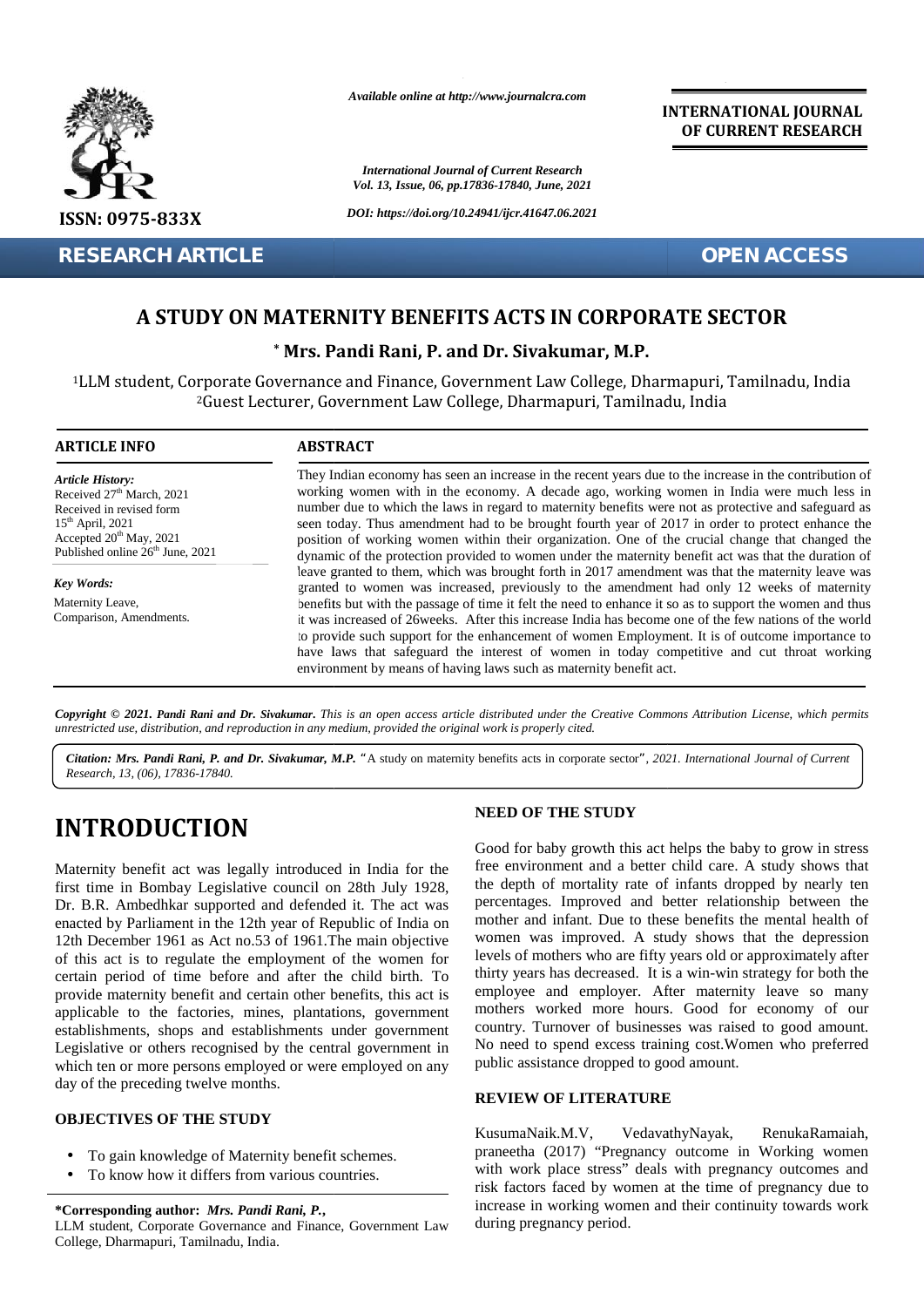Anita Nath, Shubhashree Venkatesh, Sheeba Balan, Chandra S Metgud, Murali Krishna and Gudlavalleti Venkata Satyanarayana Murthy. (2019)" The prevalence and determinants of pregnancy-rated anxiety amongst pregnant women at less than 24 week of pregnancy", a paper deals with the psychological changes and anxiety of pregnant women living in low income counties and high cost of living countries. It explains how common the anxiety and depression during pregnancy.

Dr. Rajeshri Randive Admane.(2020), "A Study on Effectiveness and Impact of Maternity Benefit (Amendment) Act, 2017 on Employment in Unorganized Sector with Reference To Construction Company (West Nagpur, Maharashtra, India)", this articles aids to understand effectiveness of maternity benefits and also it creates an awareness among working women to know their rights.

**WHAT IS MATERNITY?:** Maternity in the simplest words may be defined as the process of attending motherhood is motherly feeling. It includes not only the time period during pregnancy but also the pre and post period. it includes that pre period So that the woman have the power to rejuvenate herself and need to take care and nourish the new Born infant.

**WHAT IS THE CORPORATE?:** According to section 2(11) of companies act a body corporate or corporation includes a Company Incorporated outside India but does not include: Any other body corporate<sup>1</sup> which the Central government may, may a notification in the official Gazette, specify in his behalf.

**AMENDMENTS TO THE MATERNITY BENEFIT ACT, 1961:** In the year 2017, Government of India approved the bill of amendment to the Maternity Benefit act, 1961. Following were the Amendments approved. Maternity benefit leave duration has increased from twelve weeks to twenty six weeks and it is not applicable for the mother having children's more than two. Based on the constraints in the organization, women have the facility to work at home after the maternity leave, based on mutual understanding between employee and employer.

#### **MATERNITY BENEFITS (AMENDMENT) ACT, 2017 IN INDIA**

Maternity benefit act implemented to protect and help female employees at the time of pregnancy by giving them maternity benefits such as being paid in her absence of pregnancy and bonus but it is only applicable for the establishment which has 10 and more employees.

**This below-stated establishment comes under the act:** Factories, Mines, Plantations, Government establishments, Shops, Establishments under the relevant applicable legislation, Establishment notified by the central government. As per the maternity benefit act, a woman who has been working as an employee in the above-mentioned sectors at least 80 days within the past 12 months. They will be paid a salary on their daily wage average base and actual absence. This act became enforced by law since April 1st, 2017.

**THE MATERNITY LEAVE ACT APPLY:** Establishments like factories, corporates, mines, plantations, shops & establishment act, and government establishments.

 $1$ (not being a company as define in thus act)

**APPLICABILITY:** The Act is applicable to all establishments which are factories, mines, plantations, Government establishments, shops and establishments under the relevant applicable legislations, or any other establishment as may be notified by the Central Government.

**ELIGIBILITY:** As per the Act, to be eligible for maternity benefit, a woman must have been working as an employee in an establishment for a period of at least 80 days in the past 12 months.

PAYMENT: Paid leave is calculated based on the average daily wage for the period of absence.

**EXTENSION OF PERIOD:** The Maternity (Amendment) Bill 2017 has extended the earlier 12 weeks' leave to 26 weeks. The pregnant employee can bifurcate the leave as post and pre-delivery. 8 weeks of leave can opt before the delivery and remaining post-childbirth. For women expecting the third child, the maternity leave allotted is 12 weeks.

**LEAVE LAW FOR ADOPTIVE MOTHERS:** The law states a 12 weeks leave for the adopting mother. This leave starts from the day of adoption and is applicable for the baby below three months of age.

LAW FOR COMMISSIONING **MOTHERS IN INDIA:** The advent of technology has brought relief and joy to many families who were unable to conceive naturally. The maternity leave law here states a 12 week leave to the biological mother who imparts her egg to create an embryo which is then planted in another woman.

**CRITICAL ILLNESS POST-MATERNITY:** Pregnancy is a complicated process and could be life-threatening too. The Maternity leave Amendment Bill 2017 allows a benefit of one month for women who are suffering from critical circumstances like Pre-mature delivery, miscarriage & medical termination of pregnancy.

**LEAVE FOR GOVERNMENT CIVIL EMPLOYEES:** Female civil employees benefit from a paid leave of 180 days for the first two live-born children.

**EMPLOYERS' DILEMMA WITH THE MATERNITY LEAVE:** The Maternity Leave in India has eased much discomfort for the working Women employees. However, the employers have their own set of concerns:

Having additional staff for the woman employee on leave. Training the temporary staff is an added expense for the employer.The clause of setting up a creche is another infrastructure investment for the employer in addition to recruiting a trained staff to handle the creche.

**WHAT SHOULD HR INCORPORATE IN THE MATERNITY LEAVE ACT?:** Every HR has to draft a detailed Maternity Leave Policy as an essential document. Every organization should communicate to a pregnant woman in written or e-mail about her rights and the details thereof. HR should revise the Maternity leave policy as per the government regulations. A pregnant employee is by default, exempted from the regular performance appraisal cycle. A provision to make the women employees work from home.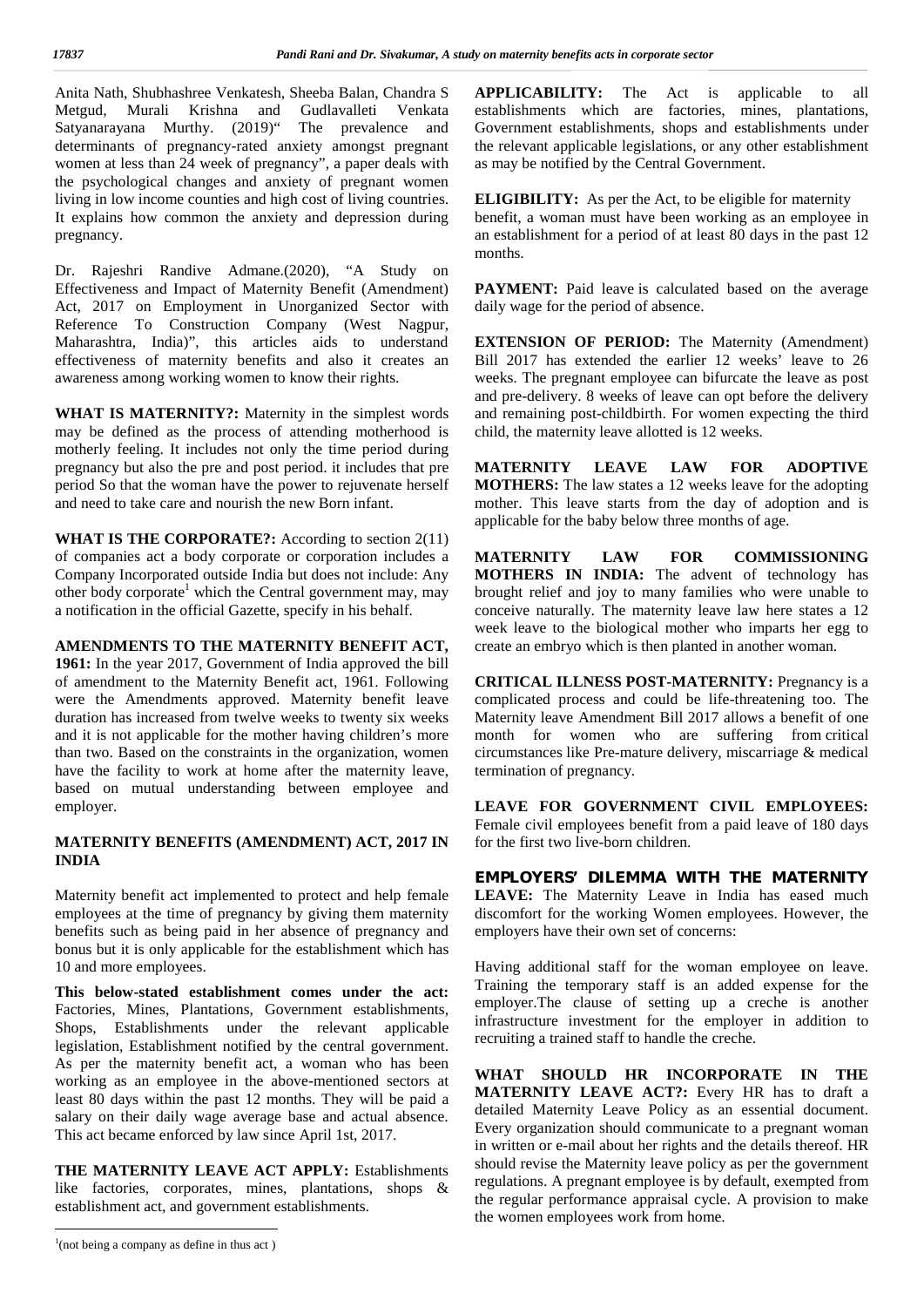**ALTERNATE POLICY FOR MATERNITY:** There are different maternity acts under India offering maternity benefits. An organization cannot incorporate two different maternity acts at once.

#### **ESI: EMPLOYEES STATE INSURANCE:**

ESI is a self-financed plan and applicable for women employees, drawing a salary of 15,000/month or less. According to this Act, the employer contributes 3.25 % to the insurance, and the employee contributes 0.75 %.

**THE FACTORIES ACT 1948:** The Factories Act ensures full wages for the 12 weeks of maternity leave.

**HIGHLIGHTS OF THE AMENDMENT:** The period of paid maternity leave<sup>2</sup> that a woman employee is entitled to has Pay been increased to 26 weeks. Further, the Act previously allowed pregnant women to avail Maternity Benefit for only 6 weeks prior to the date of expected delivery. Now, this period is increased to 8 weeks. Maternity benefit of 26 weeks can be extended to women who are already under maternity leave at the time of enforcement of this Amendment.

**NO INCREASED BENEFIT FOR THIRD CHILD:** The increased Maternity Benefit is only available for the first two children. The Amendment provides that a woman having two or more surviving children shall only be entitled to 12 weeks of Maternity Benefit of which not more than 6 shall be taken prior to the date of the expected delivery.

**ADOPTION/SURROGACY:** A woman who adopts a child below the age of 3 months, or a commissioning mother<sup>3</sup>, will a be entitled to Maternity Benefit for a period of 12weeks from the date the child is handed over to the adopting mother or the commissioning mother.

**CRECHE FACILITY:** Every establishment having 50 or more employees are required to have a mandatory creche facility<sup>4</sup> , either separately or along with other common facilities. The woman is also to be allowed 4 visits a day to the creche, which will include the interval for rest allowed to her.

**WORK FROM HOME:** If the nature of work assigned to a woman is such that she can work from home, an employer may allow her to work from home post the period of Maternity Benefit. The conditions for working from home may be mutually agreed between the employer and the woman.

**PRIOR INTIMATION:** Every establishment will be required to provide woman at the time of her initial appointment, information about every benefit available under the Act.

**COMPLIANCE REQUIREMENTS FOR EMPLOYERS:** In light of the provisions laid down in the Act, the employer has certain duties and compliances to accord to, regarding the maintenance of the wellbeing of the establishment as well as of the women workers employed therein. The employer must follow the prescribed conditions in order to do so. These include:

**SECTION 6(5): PROVISION:** The amount of maternity benefit for the period preceding the date of her expected delivery shall be paid in advance by the employer to the woman on the production of such proof, as may be prescribed, that the woman is pregnant, and the amount due for the subsequent period shall be paid by the employer to the woman within forty-eight hours of production of such proof, as may be prescribed, that the woman has been delivered of a child.'

**COMPLIANCE**: Maternity Benefit preceding delivery to be paid in advance on proof of pregnancy. Maternity Benefit after delivery to be paid within 48 hours of production of proof of the delivery.

#### **SECTION 7: PROVISION**:

Payment of maternity benefit in case of death of a woman If a woman entitled to maternity benefit or any other amount under this Act dies before receiving such maternity benefit or amount, or where the employer is liable for maternity benefit under the second proviso to sub-section (3) of section 5, the employer shall pay such benefit or amount to the person nominated by the woman in the notice given under section 6 and, in case, there is no such nominee, to her legal representative.

**COMPLIANCE**: In case of death of the woman – the employer has to pay the maternity benefits to the notified person or to her legal representative.

**SECTION 8: PROVISION**: Payment of medical bonus. Every woman entitled to maternity benefit under this Act shall also be entitled to receive from her employer a medical bonus of one thousand rupees if no pre-natal confinement and post natal care is provided for by the employer free of charge'

**COMPLIANCE**: In case no prenatal or postnatal care can be provided by the employer- payment of Rs. 1000/- as a medical bonus.

#### **SECTION 9,9A,10:PROVISION**:

Grant of leave

**COMPLIANCE**: In an event of a miscarriage or medical termination of pregnancy grant leave for a period of six weeks. In an event of a tubectomygrant leave for a period of two weeks. In an event, a woman suffers from illness arising out of pregnancy- grant leave for a maximum period of one month.

**SECTION 11 A (2) : PROVISION**: Every establishment shall intimate in writing and electronically to every woman at the time of her initial appointment regarding every benefit available under the Act.

**COMPLIANCE**: At the time of initial appointment intimate all women in writing or electronically of all benefits under this Act.

#### **UPCOMING LABOUR LEGISLATION IN INDIA**

**FREE MEDICAL CARE:** Last year (2020), the Indian Parliament combined 25 labour laws into three codes, the Social Security Code, the Code on Industrial Relations and the Code on Occupational Safety, Health and Working Conditions.

<sup>2</sup>("Maternity Benefit")

<sup>3</sup>(means a biological mother, who uses her egg to create an embryo implanted in any other woman)

<sup>4</sup>(within the prescribed distance from the establishment)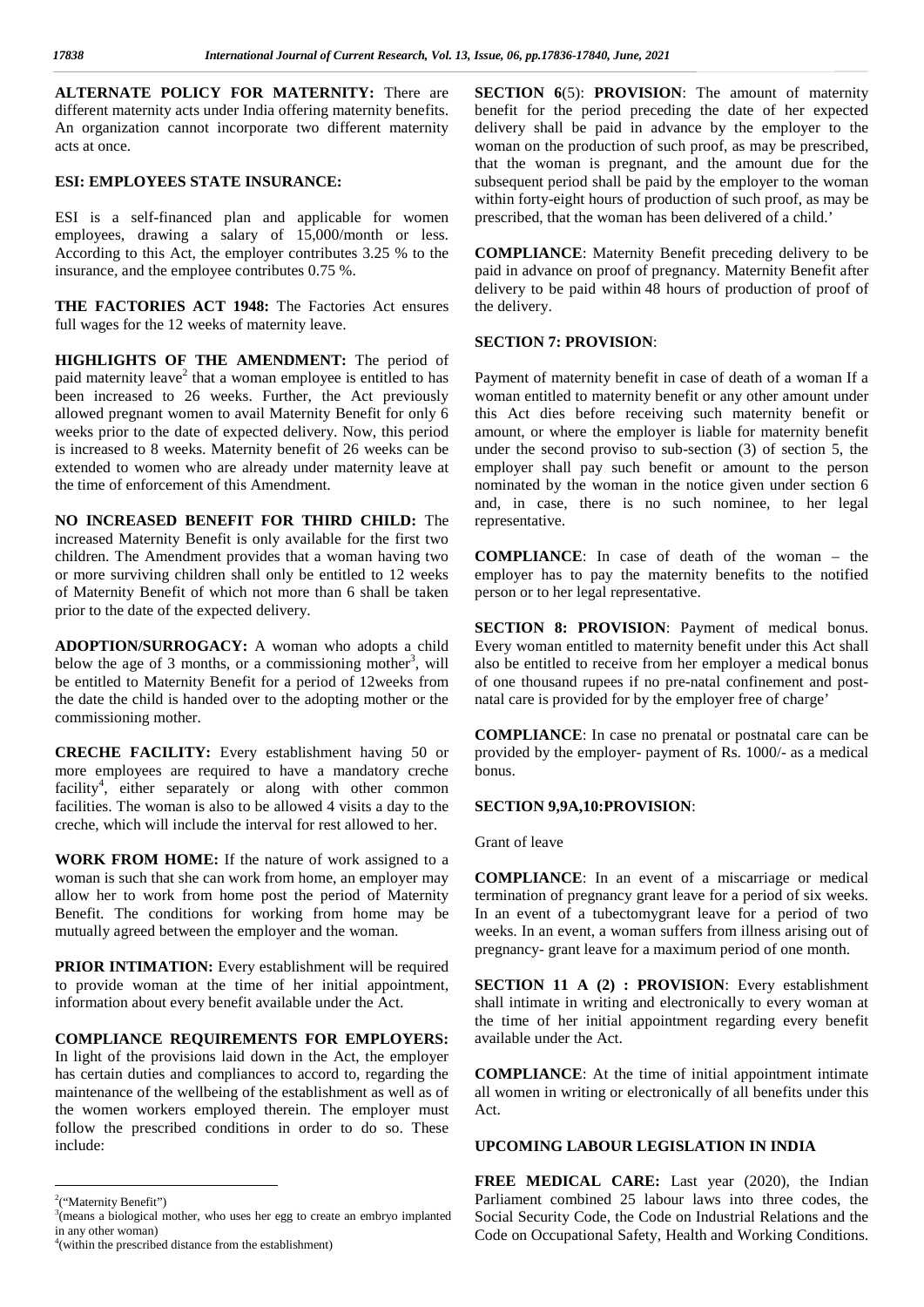The Code on Wages, enacted in 2019, also amalgamated four relevant labour laws. The Four new Labour Codes were supposed to be effective from 01 April 2021 however considering the rise in COVID cases and the potential impact of the new Codes on per employee costs for enterprises, the Government has delayed implementation of new Codes to a future date. The Central and State Governments have yet to notify the rules. The new legal provisions will be effective only, once notified.

**THE CHALLENGES:** In spite of the mandated government policies, some women across the nation cannot avail of the rightful maternity leave. The employer is unwilling to pay from his/her pocket the entire expense of the women employees. The government should make provisions to aid the employers with covering part expenses that will make the employer recruit female employees without much inhibition. SME's and start-ups run on a tight budget and might wave-off recruiting female employees if the government does not share the expenses. Pregnancy is a natural process, and the intellect or working potential of women employees will not disappear to the phase. As a developing nation, where we promote education for the girl child, maternity benefits should be considered seriously and implemented in all organizations with total support from the government.

### **CASE:** *B. Shah vs. Presiding Officer Labour Court, Coimbatore, and Ors***.**<sup>5</sup>

**FACTS:** The issue that arose in court was whether Sundays, being wage less holidays, should be included in the calculation of the maternity benefit period. It was held by the Supreme Court that the benefit that was conferred by the Maternity Benefit Act, read with Article 42 of the Indian Constitution, was directed to help women to not only safeguard her maternity rights but also preserve her effectiveness as an employee and keep her efficiency level stable. She, therefore, requires any amount that may become payable to her, in lieu of the medical expenses and wellbeing of the child. The law makes maternity benefit compulsory so as to help women balance their employment and reproductive roles efficiently. Thus, the court, in accordance with the rule of beneficial construction, stated that Sundays would be included in the said period.

**IN CASE OF DEATH:** If a woman dies in the duration of the period of maternity leave as mentioned hereinabove, the maternity benefit applicable to her shall only be calculated till the date of her death. If the woman dies after giving birth to the child, and thus resulting in the survival of the child, then the entirety of the maternity benefit would be payable. If the child dies during the period when maternity benefit is applicable to the mother, then the employer is expected to pay such maternity benefit applicable up to the date of the child's death. Such payments after the death of the woman shall be made to the person nominated by the woman in the notice given under Section 6 (1) of the Act, and, in case there is no such nominee, to her legal representative.

**METHOD TO CLAIM MATERNITY BENEFIT:** In order to be applicable to claim such maternity benefit as provided for under this Act, any woman looking to access this right has to submit a notice to her employer in accordance with the form

prescribed by the establishment she is employed with. Such notice should consist of the following:

- The maternity benefit and any other amount she might be entitled to under this Act
- The name of the person to whom such amounts should be paid
- A confirmation that she will not work in the establishment in the duration of receiving such maternity benefits
- The date of commencement of her absence from employment.

The employer is to pay such maternity benefit to the woman in advance, after the production of evidence from the woman stating she is pregnant.

**FAILURE TO PROVIDE NOTICE:** The Act gives another right to women that condones the failure to provide such aforesaid notice. Such failure does not exempt a woman from receiving the benefit but provides that the order by an inspector after reviewing an application for the payment of the benefit can make the woman eligible for the payment of maternity benefit.

**JUDGMENT:** We are of opinion that computation of maternity benefit has to be made for all the days including Sundays and rest days which may be wage less holidays comprised in the actual period of absence of the woman extending up to six weeks preceding and including the day of delivery as also for all the days falling within the six weeks immediately following the day of delivery thereby ensuring that the woman worker gets for the said period not only the amount equalling 100 per cent of the wages which she was previously earning in terms of section 3 (n) of the Act but also the benefit of the wages for all the Sundays and rest days falling within the aforesaid two periods which would ultimately be conducive to the interests of both the woman worker and her employer.

#### CASE: *Dr. Rachna Chaurasiya Vs. State of U.P. and others* passed<sup>6</sup>

Division Bench of this Court directed the State Government to grant maternity leave to all female with full pay of 180 days, irrespective of nature of employment, permanent, temporary/ad hoc or contractual basis. State respondent was further directed to grant Child Care Leave of 730 days to *all female employees, who are appointed on regular basis, contractual basis, ad hoc or temporary basis* having minor children with the rider that the child should not be more than 18 years of age or older. Maternity leave should not be kept apart or excluded from service period of woman employee :The High Court of Madras.

## **CONCLUSION**

Every working women should have crossed the question during her pregnancy period is whether she can continue her job or to leave. There, the trouble is to choose either her profession or personal life. So the maternity schemes came into picture to help women and her child during their pregnancy period that reduces the stress and negative thoughts of the

<sup>5</sup>Civil Appeal No. 1649 of 1975

<sup>6</sup>Civil Misc. Writ Petition No.24627 of 2017.